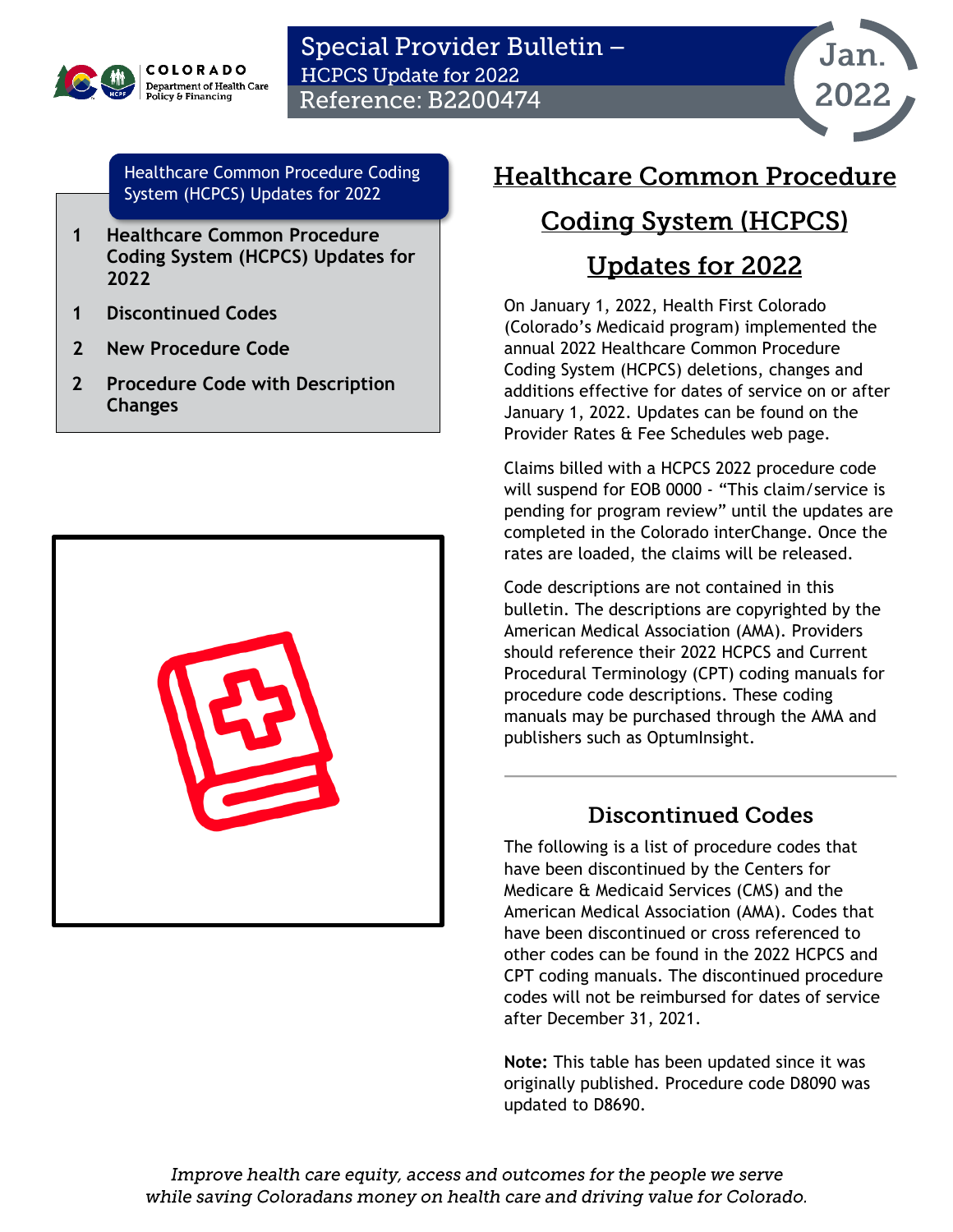| <b>Discontinued Codes</b> |                   |       |                   |       |                   |       |
|---------------------------|-------------------|-------|-------------------|-------|-------------------|-------|
| D4320                     | D4321             | D8050 | D8060             | D8690 | 72275             | 76101 |
| 76102                     | C <sub>9081</sub> | C9082 | C9083             | C9752 | C9753             | 0208U |
| 80500                     | 80502             | J2505 | 21310             | 33470 | 33722             | 43850 |
| 43855                     | 59135             | 63194 | 63195             | 63196 | 63198             | 63199 |
| 69715                     | 69718             | M1022 | M <sub>1025</sub> | M1026 | M1031             | 92559 |
| 92560                     | 92561             | 92564 | 93530             | 93531 | 93532             | 93533 |
| 93561                     | 93562             | 95943 | 01935             | 01936 | A4397             | 0191T |
| 0355T                     | 0356T             | 0376T | 0423T             | 0451T | 0452T             | 0453T |
| 0454T                     | 0455T             | 0456T | 0457T             | 0458T | 0459T             | 0460T |
| 0461T                     | 0462T             | 0463T | 0466T             | 0467T | 0468T             | 0548T |
| 0549T                     | 0550T             | 0551T | G0424             | G2064 | G <sub>2065</sub> | G8422 |
| G8925                     | G8926             | G8938 | G9267             | G9268 | G9269             | G9270 |
| G9348                     | G9349             | G9350 | G9399             | G9400 | G9401             | G9448 |
| G9449                     | G9450             | G9561 | G9562             | G9563 | G9577             | G9578 |
| G9579                     | G9585             | G9634 | G9635             | G9636 | G9639             | G9640 |
| G9641                     | G9647             | G9666 | G9783             |       |                   |       |

#### **New Procedure Code**

<span id="page-1-0"></span>The following is a list of new procedure codes that are covered benefits under Health First Colorado effective for dates of service on or after January 1, 2022.

**Note:** This table has been updated under the following headings since it was originally published: Dental, Medicare Crossover, Anesthesia, Independent Laboratory, Radiology, Medicine and Modifiers.

| Durable Medical Equipment and Supply                 |                   |       |        |       |       |       |  |  |
|------------------------------------------------------|-------------------|-------|--------|-------|-------|-------|--|--|
| A4436                                                | A4437             |       |        |       |       |       |  |  |
| <b>Outpatient PPS Drugs, Biologicals and Devices</b> |                   |       |        |       |       |       |  |  |
| C1832                                                | C <sub>1833</sub> | C9085 | C9086  | C9087 | C9088 | C9089 |  |  |
|                                                      |                   |       | Dental |       |       |       |  |  |
| D4322                                                | D4323             | D5227 | D5228  | D5725 | D5765 | D6198 |  |  |
| D7298                                                | D7299             | D3921 | D7300  |       |       |       |  |  |
| <b>Medicare Crossover</b>                            |                   |       |        |       |       |       |  |  |
| G0028                                                | G0029             | G0030 | G0031  | G0032 | G0033 | G0034 |  |  |
| G0035                                                | G0036             | G0037 | G0038  | G0039 | G0040 | G0041 |  |  |
| G0042                                                | G0043             | G0044 | G0045  | G0046 | G0047 | G0048 |  |  |
| G0049                                                | G0050             | G0051 | G0052  | G0053 | G0054 | G0055 |  |  |
| G0056                                                | G0057             | G0058 | G0059  | G0060 | G0061 | G0062 |  |  |
| G0063                                                | G0064             | G0065 | G0066  | G0067 | G0465 | G1024 |  |  |
| G1025                                                | G0126             | G1027 | G1028  | G4000 | G4001 | G4002 |  |  |
| G4003                                                | G4004             | G4005 | G4006  | G4007 | G4008 | G4009 |  |  |
| G4010                                                | G4011             | G4012 | G4013  | G4014 | G4015 | G4016 |  |  |
| G4017                                                | G4018             | G4019 | G4020  | G4021 | G4022 | G4023 |  |  |
| G4024                                                | G4025             | G4026 | G4027  | G4028 | G4029 | G4030 |  |  |
| G4031                                                | G4032             | G4033 | G4034  | G4035 | G4036 | G4037 |  |  |
| G4038                                                | G9988             | G9989 | G9990  | G9991 | G9992 | G9993 |  |  |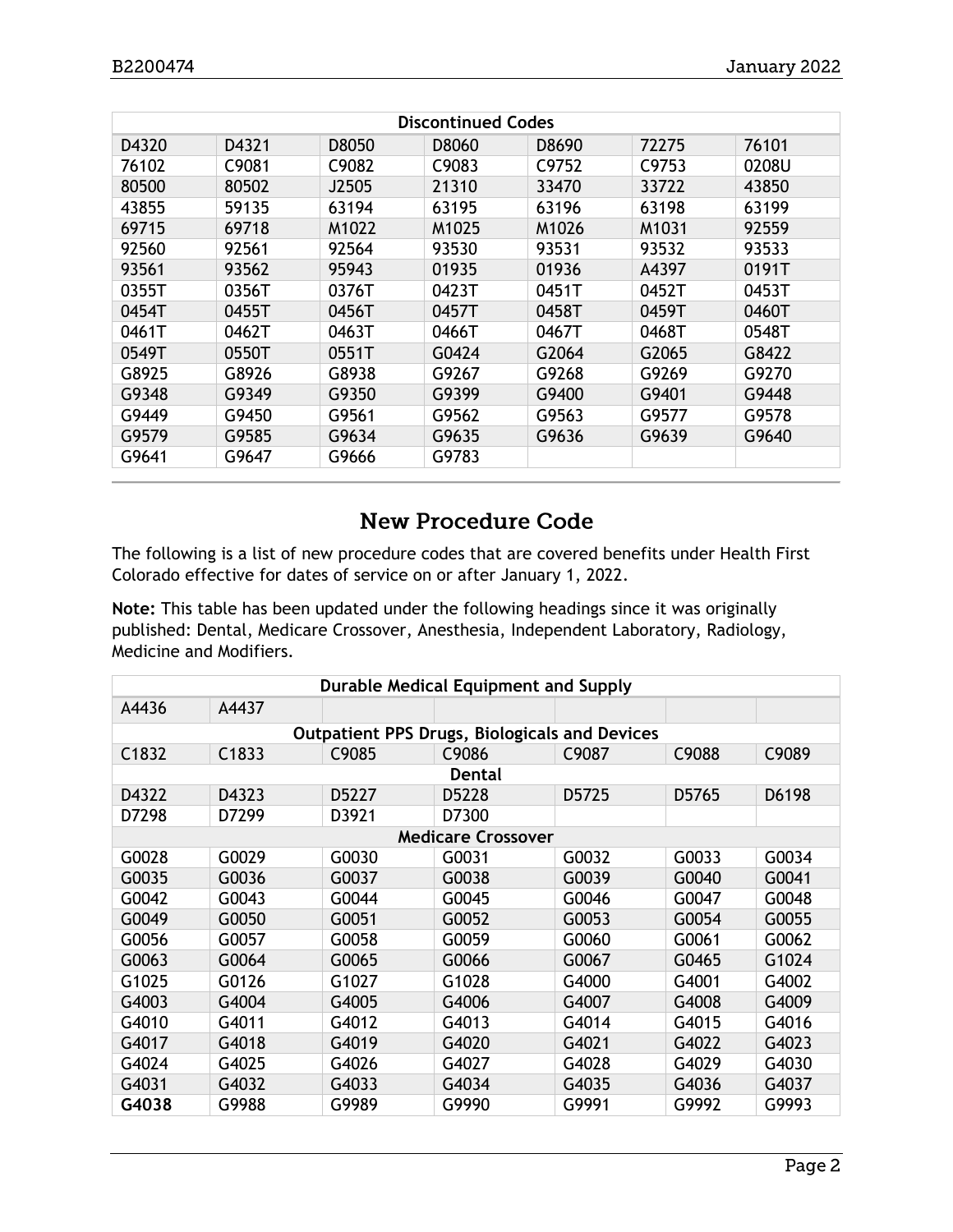| G9994                               | G9995     | G9996     | G9997           | G9998 | G9999 | M1072 |  |  |
|-------------------------------------|-----------|-----------|-----------------|-------|-------|-------|--|--|
| M1073                               | M1074     | M1075     | M1076           | M1077 | M1078 | M1079 |  |  |
| M1080                               | M1081     | M1082     | M1083           | M1084 | M1085 | M1086 |  |  |
| M1087                               | M1088     | M1089     | M1094           | M1095 | M1096 | M1097 |  |  |
| M1098                               | M1099     | M1100     | M1101           | M1102 | M1103 | M1104 |  |  |
| M1105                               |           |           |                 |       |       |       |  |  |
| <b>Physician Administered Drugs</b> |           |           |                 |       |       |       |  |  |
| J0172                               | J1952     | J2506     | J9021           | J9061 | J9272 | Q2055 |  |  |
| Anesthesia                          |           |           |                 |       |       |       |  |  |
| 01937                               | 01938     | 01939     | 01940           | 01941 | 01942 |       |  |  |
| <b>Independent Laboratory</b>       |           |           |                 |       |       |       |  |  |
| 80503                               | 80504     | 80505     | 80506           | 82653 | 83521 | 83529 |  |  |
| 86015                               | 86036     | 86037     | 86051           | 86052 | 86053 | 86231 |  |  |
| 86258                               | 86362     | 86363     | 86364           | 86381 | 86596 | 87154 |  |  |
|                                     |           |           | Radiology       |       |       |       |  |  |
| 77089                               | 77090     | 77091     | 77092           | A9595 |       |       |  |  |
|                                     |           |           | Surgery         |       |       |       |  |  |
| 33267                               | 33268     | 33269     | 33370           | 33509 | 33894 | 33895 |  |  |
| 33897                               | 42975     | 43497     | 53451           | 53452 | 53453 | 53454 |  |  |
| 61736                               | 61737     | 63052     | 63053           | 64582 | 64583 | 64584 |  |  |
| 64628                               | 64629     | 66989     | 66991           | 68841 | 69716 | 69719 |  |  |
| 69726                               | 69727     |           |                 |       |       |       |  |  |
|                                     |           |           | <b>Vaccines</b> |       |       |       |  |  |
| 90759                               | 91306     |           |                 |       |       |       |  |  |
| Medicine                            |           |           |                 |       |       |       |  |  |
| 93319                               | 93593     | 93594     | 93595           | 93596 | 93597 | 93598 |  |  |
| 94625                               | 94626     | 98975     | 98976           | 97977 | 98980 | 98981 |  |  |
| <b>Wound Care/ Skin Substitutes</b> |           |           |                 |       |       |       |  |  |
| A2001                               | A2002     | A2003     | A2004           | A2005 | A2006 | A2007 |  |  |
| A2008                               | A2009     | A2010     | Q4199           |       |       |       |  |  |
| <b>Modifiers</b>                    |           |           |                 |       |       |       |  |  |
| <b>FQ</b>                           | <b>FR</b> | <b>FS</b> | FT              |       |       |       |  |  |

### Procedure Code with Description Changes

<span id="page-2-0"></span>Many HCPCS codes had a short or long description change effective January 1, 2022. Due to the large number of codes that had a short or long description change, they are unable to be listed in this bulletin. Please refer to the 2022 CPT manual for this information.